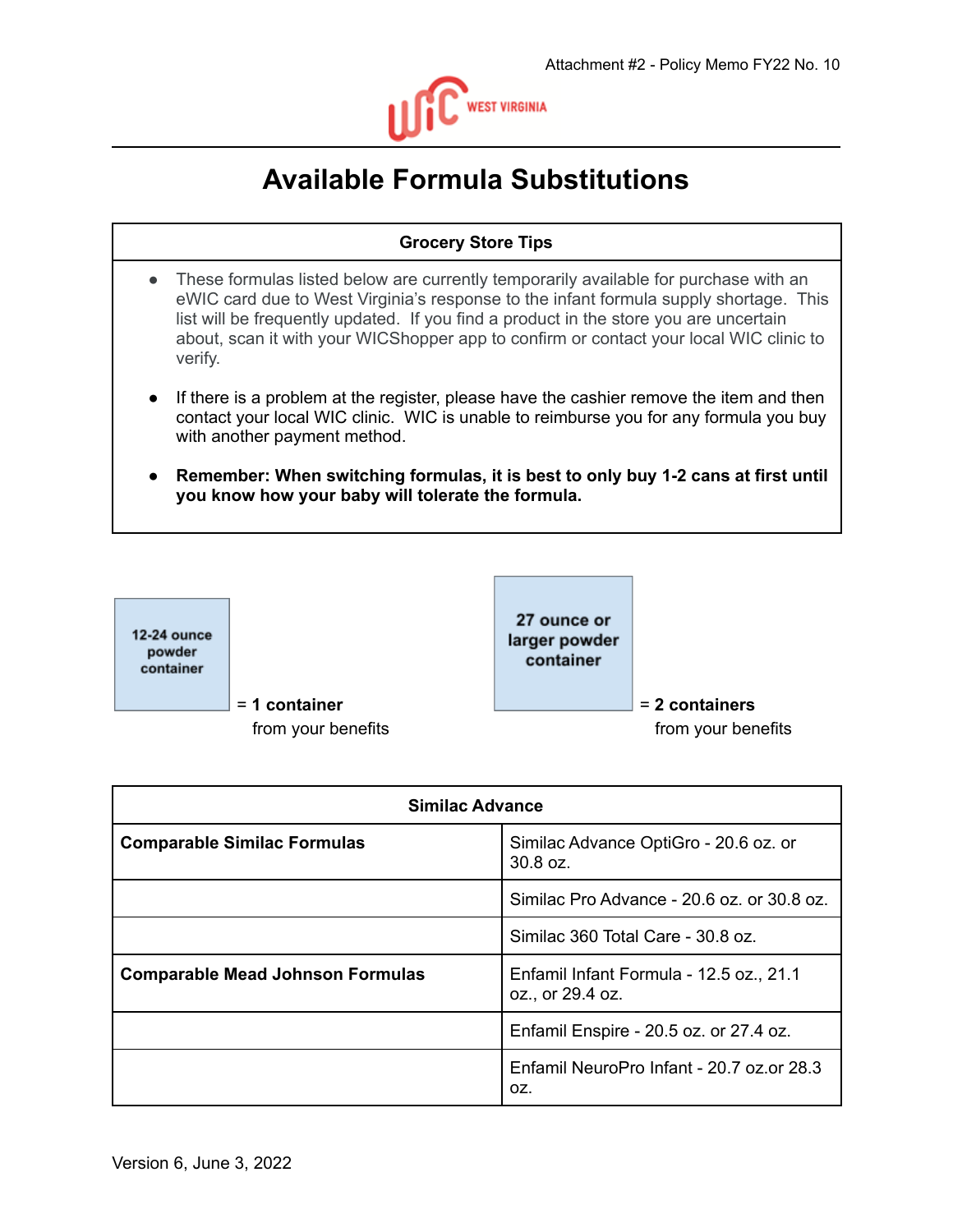

| <b>Comparable Gerber/Nestlé Formulas</b>                                                            | Gerber GoodStart Gentle - 12.7 oz.                                  |
|-----------------------------------------------------------------------------------------------------|---------------------------------------------------------------------|
|                                                                                                     | Gerber GoodStart Gentle Pro - 20 oz. or<br>32 oz.                   |
|                                                                                                     | Nan 1 Pro Infant - 12.7 oz. or 28.2 oz.                             |
| <b>Comparable Always My Baby (Food Lion and</b><br><b>Martin's) Formulas</b>                        | Always My Baby Advantage - 23.2 oz.                                 |
|                                                                                                     | Always My Baby Infant - 22.2 oz.                                    |
| <b>Comparable Comforts (Kroger) Formulas</b>                                                        | Comforts Advantage Infant - 23.2 oz. or<br>35 oz.                   |
|                                                                                                     | Comforts Infant - 22.2 oz. or 35 oz.                                |
| <b>Comparable Parent's Choice (WalMart)</b><br><b>Formulas</b>                                      | Parent's Choice Advantage Formula -<br>12.4 oz., 23.2 oz. or 36 oz. |
|                                                                                                     | Parent's Choice Infant Formula - 12.5 oz.,<br>22 oz. or 36 oz.      |
|                                                                                                     | Parent's Choice Tender - 32 oz.                                     |
| <b>Comparable Tippy Toes (Food City, Giant</b><br>Eagle, Piggly Wiggly and Weis)<br><b>Formulas</b> | Tippy Toes Advantage - 23.2 oz., 34 oz. or<br>35.0 oz.              |
|                                                                                                     | Tippy Toes Infant - 22.2 oz. or 35 oz.                              |

| <b>Similac Total Comfort</b>                                                 |                                                          |
|------------------------------------------------------------------------------|----------------------------------------------------------|
| <b>Comparable Similac Formulas</b>                                           | Similac Pro Total Comfort - 20.1 oz. or<br>29.8 oz.      |
| <b>Comparable Mead Johnson Formulas</b>                                      | Enfamil Reguline - 12.4 oz. or 19.5 oz.                  |
| <b>Comparable Always My Baby (Food Lion and</b><br><b>Martin's) Formulas</b> | Always My Baby Gentle - 21.5 oz.                         |
| <b>Comparable Comforts (Kroger) Formulas</b>                                 | Comforts Gentle - 21.5 oz.                               |
| <b>Comparable Parent's Choice (WalMart)</b><br><b>Formulas</b>               | Parent's Choice Gentle - 12 oz., 21.5 oz.<br>or $34$ oz. |
|                                                                              | Parent's Choice Complete Comfort - 22.5                  |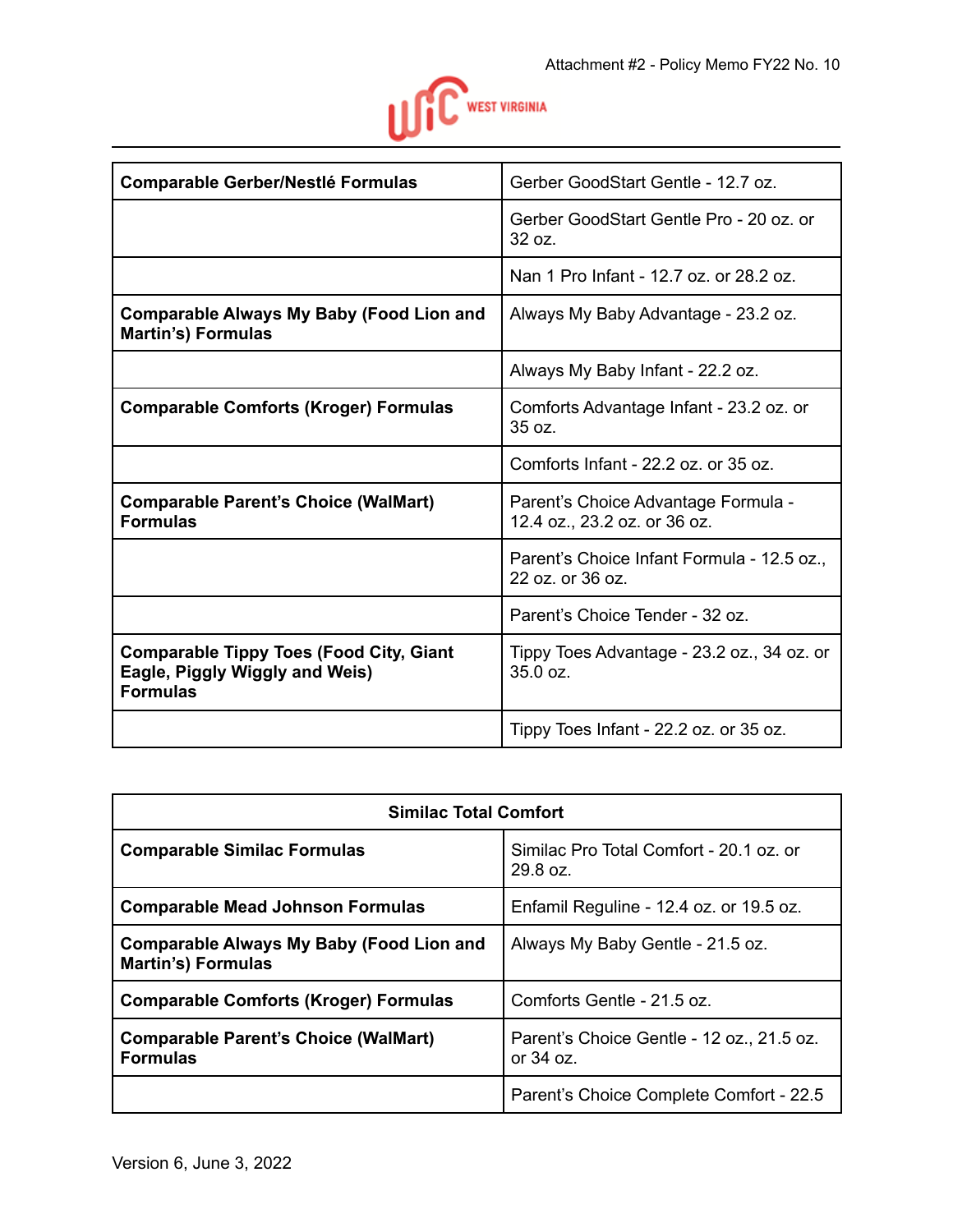

|                                                                                                     | oz. or 29.8 oz.                          |
|-----------------------------------------------------------------------------------------------------|------------------------------------------|
| <b>Comparable Tippy Toes (Food City, Giant</b><br>Eagle, Piggly Wiggly and Weis)<br><b>Formulas</b> | Tippy Toes Gentle - 21.5 oz. or 33.2 oz. |

| <b>Similac Sensitive</b>                                                                            |                                                                 |
|-----------------------------------------------------------------------------------------------------|-----------------------------------------------------------------|
| <b>Comparable Similac Formulas</b>                                                                  | Similac Sensitive - 29.8 oz.                                    |
|                                                                                                     | Similac Pro Sensitive - 20.1 oz. or 29.8<br>OZ.                 |
|                                                                                                     | Similac 360 Total Care Sensitive - 30.2<br>OZ.                  |
| <b>Comparable Mead Johnson Formulas</b>                                                             | Enfamil Enspire Gentlease - 19.5 oz.                            |
|                                                                                                     | Enfamil Gentlease - 12.4 oz., 19.9 oz., or<br>27.7 oz.          |
|                                                                                                     | Enfamil NeuroPro Gentlease - 19.5 oz.,<br>20.0 oz. or 27.4 oz.  |
|                                                                                                     | Enfamil NeuroPro Sensitive - 19.5 oz.                           |
| <b>Comparable Gerber/Nestlé Formulas</b>                                                            | Gerber Good Start SoothePro - 12.4 oz.,<br>19.4 oz. or 30.6 oz. |
| <b>Comparable Always My Baby (Food Lion and</b><br><b>Martin's) Formulas</b>                        | Always My Baby Sensitivity - 22.5 oz.                           |
| <b>Comparable Comforts (Kroger) Formulas</b>                                                        | Comforts Sensitivity - 22.5 oz. or 33.2 oz.                     |
| <b>Comparable Parent's Choice (WalMart)</b><br><b>Formulas</b>                                      | Parent's Choice Sensitivity - 12 oz., 22.5<br>oz. or 34.0 oz.   |
| <b>Comparable Tippy Toes (Food City, Giant</b><br>Eagle, Piggly Wiggly and Weis)<br><b>Formulas</b> | Tippy Toes Sensitivity - 22.5 oz. or 33.2<br>OZ.                |

| <b>Similac for Spit-Up</b>         |                                |
|------------------------------------|--------------------------------|
| <b>Comparable Similac Formulas</b> | Similac for Spit-Up - 19.5 oz. |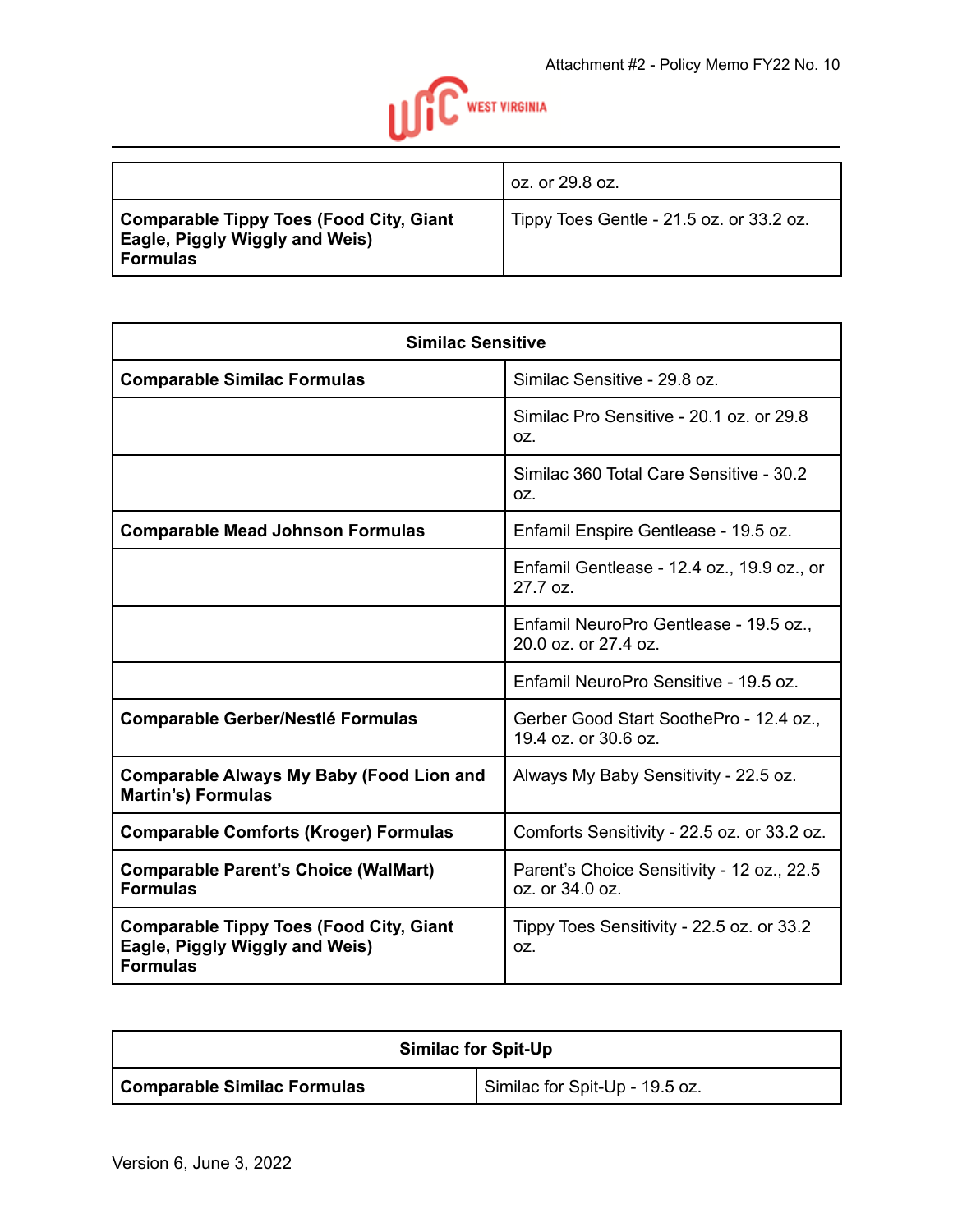

| Comparable Mead Johnson Formulas     | Enfamil AR - 12.9 oz., 19.5 oz., or 27.4 oz. |
|--------------------------------------|----------------------------------------------|
| Comparable Parent's Choice (WalMart) | Parent's Choice Added Rice Starch - 21.5 oz. |
| <b>Formulas</b>                      | or 32.2 oz.                                  |

| <b>Similac Isomil Soy</b>                                                                 |                                                                 |
|-------------------------------------------------------------------------------------------|-----------------------------------------------------------------|
| <b>Comparable Similac Formulas</b>                                                        | Similac Isomil Soy Powder - 30.8 oz.                            |
| <b>Comparable Mead Johnson Formulas</b>                                                   | Enfamil ProSobee Powder - 12.9 oz. and<br>20.9 oz.              |
| <b>Comparable Gerber/Nestlé Formulas</b>                                                  | Gerber GoodStart Gentle Soy Powder - 12.9<br>$oz.$ and $20 oz.$ |
| <b>Comparable Parent's choice (WalMart)</b><br><b>Formulas</b>                            | Parent's Choice Soy Powder - 22 oz.                             |
| <b>Comparable Comforts (Kroger) Formulas</b>                                              | Comforts Soy Powder - 22 oz.                                    |
| <b>Comparable Always My Baby (Food Lion</b><br>and Martin's) Formulas                     | Always My Baby Soy Powder - 22 oz.                              |
| <b>Comparable Tippy Toes (Food City, Giant</b><br>Eagle, Piggly Wiggly and Weis) Formulas | Tippy Toes Soy Powder - 22 oz.                                  |

**All hypoallergenic formulas are exempt infant formulas and require a WIC-53.**

| <b>Hypoallergenic Formulas</b> |                                                     |
|--------------------------------|-----------------------------------------------------|
| Similac Alimentum              | Similac Alimentum - 32 oz. RTF (not part of recall) |

## **The Mead Johnson and Gerber/Nestlé formulas can only be provided with a separate WIC-53 which specifies the specific product. These products are not interchangeable.**

| <b>Hypoallergenic Formulas Similar to Similac Alimentum</b> |                                                                                      |
|-------------------------------------------------------------|--------------------------------------------------------------------------------------|
|                                                             | Comparable Gerber/Nestlé Formulas   Gerber Good Start Extensive HA - 14.1 oz. powder |

| <b>Hypoallergenic Formulas Similar to Similac Alimentum</b> |                                              |
|-------------------------------------------------------------|----------------------------------------------|
| <b>Comparable Mead Johnson Formulas</b>                     | Enfamil Nutramigen - 13 oz. concentrate, and |